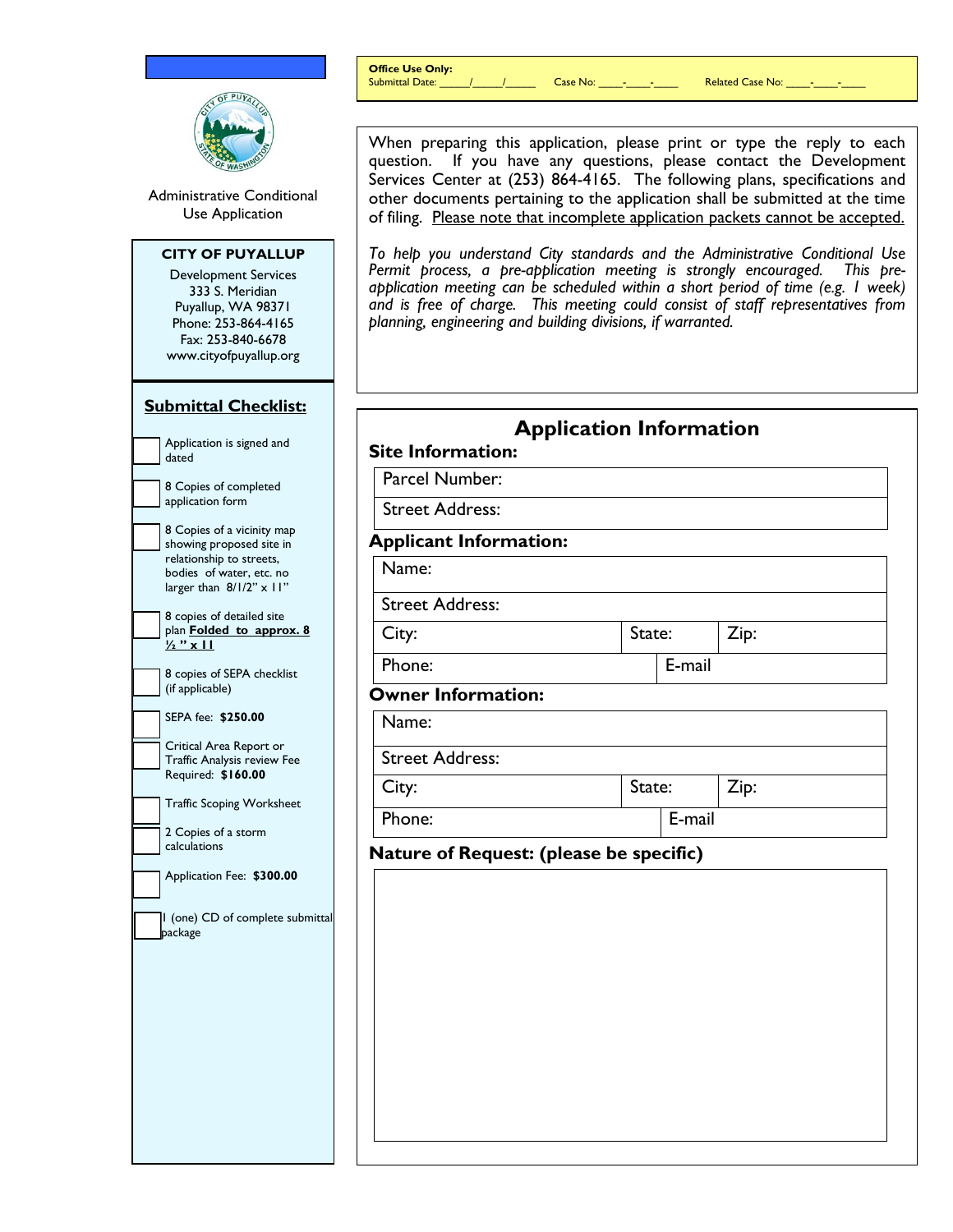| Site Information |  |  |
|------------------|--|--|
|                  |  |  |

## **Zoning Designation: \_\_\_\_\_\_\_\_\_\_\_\_ Comprehensive Plan Designation: \_\_\_\_\_\_\_\_\_\_\_\_\_\_**

## **CRITERIA**

All of the following criteria must be met in order for staff to approve your administrative conditional use request. **Please respond FULLY as to how your request meets these criteria**. 'Yes' or 'No' answers are not acceptable:

1. That the use for which the administrative conditional use permit is applied for is specified by this title as being conditionally permitted within, and is consistent with the description and purpose of the zone district in which the property is located. PMC 20.81.010 (1)

2. That the granting of such administrative conditional use permit will not be detrimental to the public health, safety, comfort, convenience and general welfare, will not adversely affect the established character of the surrounding neighborhood, and will not be injurious to the property or improvements in such vicinity and/or zone in which the property is located. PMC 20.81.010 (2)

3. That the proposed use is properly located in relation to the other land uses and to transportation and service facilities in the vicinity; and further, that the use can be adequately served by such public facilities and street capacities without placing an undue burden on such facilities and streets. PMC 20.81.010 (3)

4. The site is of sufficient size to accommodate the proposed use and all yards, open spaces, walls and fences, parking, loading, landscaping and other such features as are required by this title or as are needed in the opinion of the Community Development Director are properly provided to be compatible and harmonious with adjacent and nearby uses. PMC 20.81.010 (4)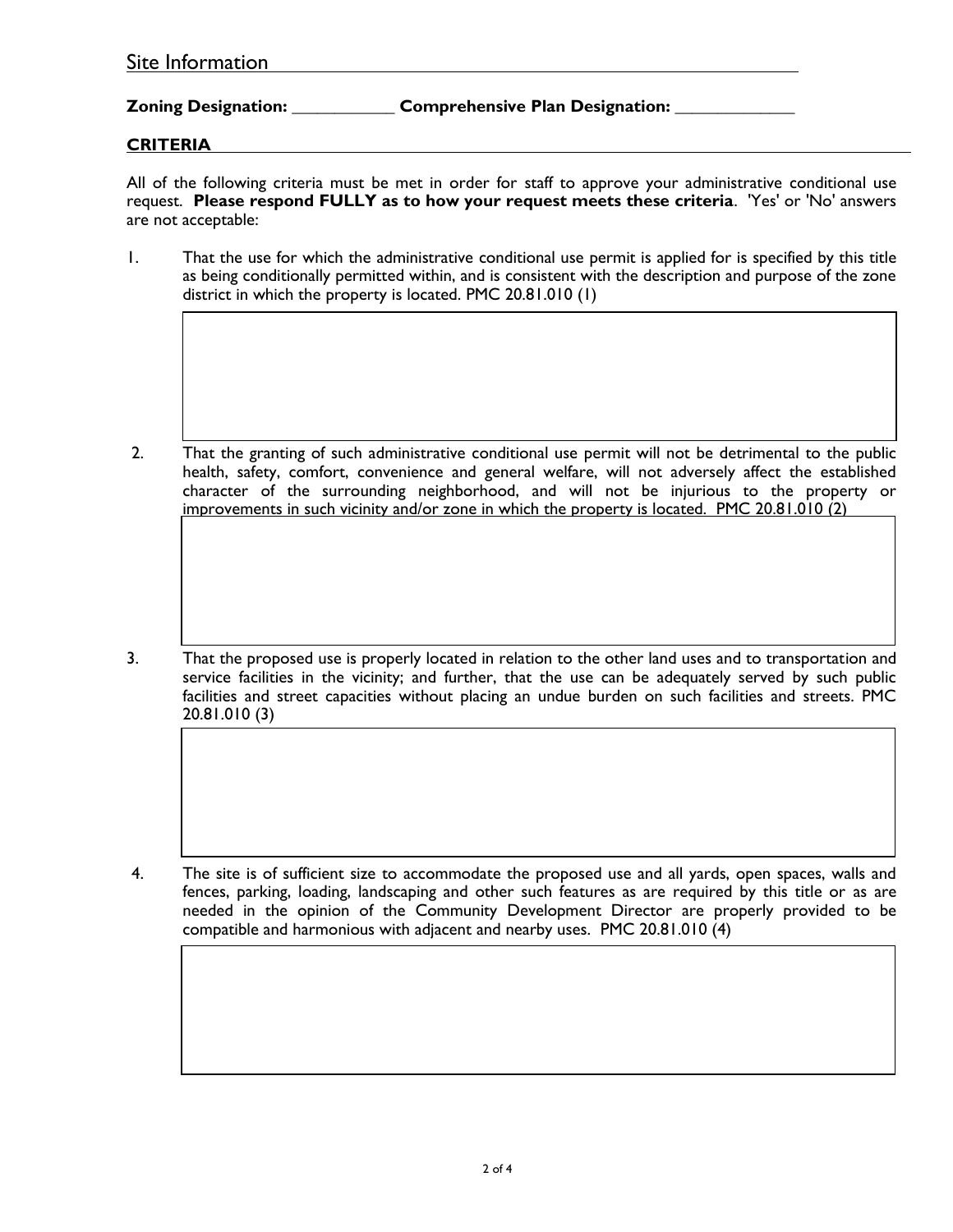5. That the granting of such administrative conditional use permit will not be contrary to the adopted comprehensive plan, or to the objectives of any code, ordinance, regulation, specifications or plan in effect to implement said comprehensive plan. PMC 20.81.010 (5)

6. Major Issues Discussed During Pre-Application Meeting:

## **CERTIFICATION**

I hereby state that I am the owner or authorized agent, and certify that all information contained above and in exhibits attached hereto is true and correct to the best of my knowledge and belief and is submitted for consideration by the City of Puyallup, pursuant to the provision of the Puyallup Municipal Code. It is understood that the processing of this application may require additional supporting evidence, data or statements.

RIGHT OF ENTRY: By signing this application the applicant grants unto the City and its agents the right to enter upon the premises for purpose of conducting all necessary inspection to determine compliance with applicable laws, codes and regulations. This right of entry shall continue until a certificate of occupancy is issued for the property.

| Signature of Applicant: | Date  |  |  |
|-------------------------|-------|--|--|
| Signature of Owner: _   | Date: |  |  |
| Signature of Agent:     | Date: |  |  |